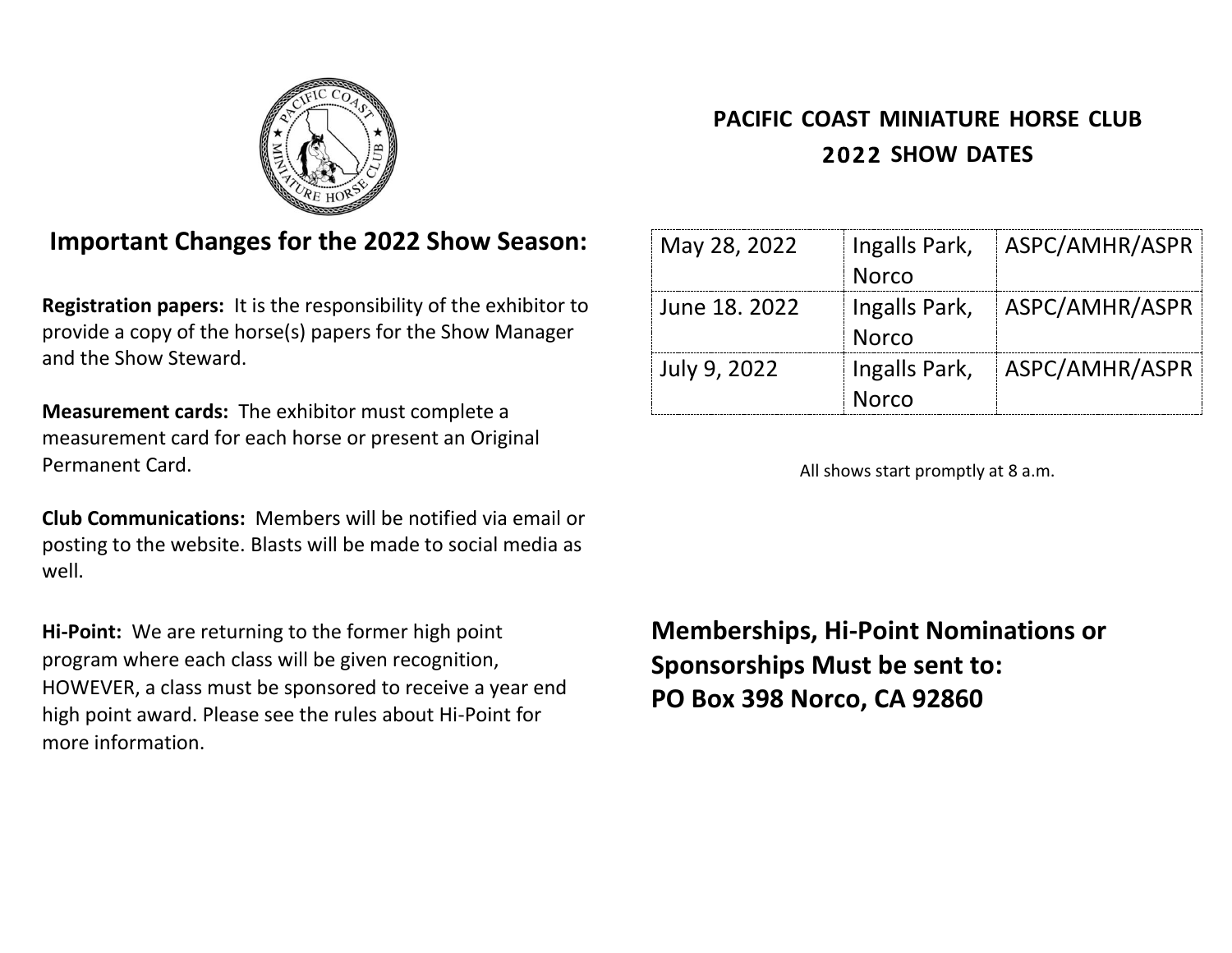

# **WELCOME TO THE PACIFIC COAST MINIATURE HORSE CLUB (PCMHC)**

The purposes of which this organization is formed are to operate as a social organization to promote the Miniature Horse breed, fellowship, and good sportsmanship, and to cooperate with other equine breed organizations.

We are an American Miniature Horse Registry approved Club. All of our shows are sanctioned by the ASPC/AMHR/ASPR so that you can earn national points. Your horse must be registered with the ASPC, AMHR, or ASPR and proof of registration is required. Your horse must be measured before it can be shown. We also offer an opportunity to earn PCMHC points which result in year end awards.

# **Hi- Point Awards**

To become eligible for PCMHC year-end awards, the owner and handler must be a member in good standing of PCMHC and have nominated the horse(s). If you are an amateur you must have an ASPC/AMHR/ASPR amateur card, which can be obtained directly from the associatio[n www.shetlandminiature.com](http://www.shetlandminiature.com/) Youth exhibitors must also be a member of PCMHC to participate

We offer several shows per year, in the Southern California area. Please look at our "Show Date" web page.

We offer classes for all ages and all levels of expertise and for those of us with special needs. We have HALTER, SHOWMANSHIP, IN -HAND OBSTACLE, HUNTER, LIBERTY and DRIVING CLASSES.

For additional information please contact any one of the officers. See "Board of Directors" page on our website.

# Good luck exhibitors!

# **Meetings**

There are a minimum of two general meetings per year. Clinics and other events may be scheduled throughout the year as deem appropriate by the officers of the club.

## **Club Web Site**

Please visit our site at [www.pcmhclub.com](http://www.pcmhclub.com/)

## **Club Hi-Point Year End Awards**

The owner and handler **must be a member of PCMHC** to be eligible for year-end awards. The horse must be nominated prior to accumulating year-end award points. We are returning to the former high point program where each class will be given recognition, HOWEVER, a class must be sponsored to receive a year end high point award. Please see the rules about Hi-Point for more information.

# \*\*\* Important Notice: All communications with club members will be primarily via email or website.

### **Registration**

- **Plan ahead ----ASPC/AMHR/ASPR Registration, is it correct??**
- All horses must be ASPC/AMHR/ASPR registered.
- If your horse is a Gelding, the registration must reflect "Gelding" as sex. YOU WILL NOT BE ABLE TO SHOW YOUR HORSE if registration is not correct.

## **AMHR only:**

- If the registration is "Temporary" check expiration date if the expiration date is older than January 1, 2022, then an updated registration is required. YOU WILL NOT BE ABLE TO SHOW YOUR HORSE if registration is not correct.
- If your horse is six years old or older the registration must show "Permanent" and if your horse is over 34" then the registration should reflect "Division B"

#### **Amateur Classes**

You must be the registered owner/lessee of the horse before you or a member of your family can show in an amateur class. The exhibitor must have a current year Amateur Card; exhibitor must be 18 or older as of December 1, 2018.

#### **Youth Classes**

Youth must be under 18 on December 1, 2021. An ASPC/AMHR/ASPR youth card is optional. AMHR: Youth 13 years of age or older may show a stallion. ASPC/ASPR: Youth may not show any stallions except for foals of current year. **Youth without an ASPC/AMHR/ASPR Youth card will not be eligible for the**

#### **Membership**

Membership in the club is not mandatory to compete in the shows. All horses must be registered ASPC, AMHR, or ASPR.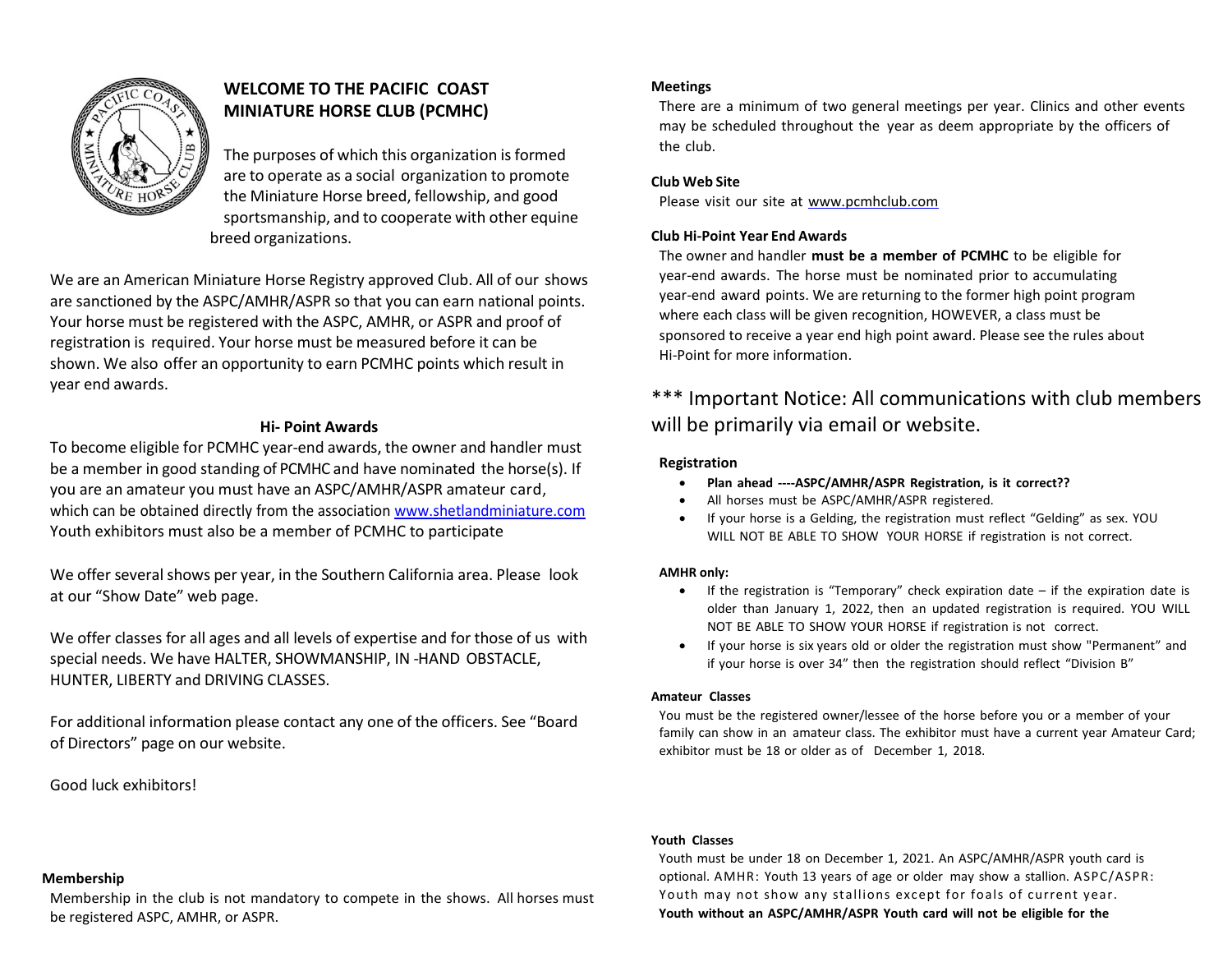#### **ASPC/AMHR/ASPR Youth Incentive Program.**

#### *SHOW TIME*

#### **Submitting Show entry forms:**

Pre-registering saves you and show officials time on show day. All entry forms must be accompanied by a photocopy of each horse's ASPC/AMHR/ASPR registration papers (FRONT AND BACK). If registration is not correct, your entry will not be processed. Late charges will apply if correct registration is not received by the show manager on or before the Pre-entry close date. A copy of the exhibitors ASPC/AMHR/ASPR 2022 amateur card is required for all those exhibitors entering amateur classes.

#### **Measurement of Horse**

**AMHR only:** All horses must be measured at least once a year. Horses 6 years or older with a "permanent" status need to be measured at their first show for the current year, if you have a Measurement Card from AMHR for your horse give it to the show steward when it is measured.

*It is advised that if your horse has been measured at another 2022 show, bring the measurement slip or permanent card to present to the Show Manager or Show Steward if requested.*

**ASPC/ASPR only:** If your horse is 6 years or older with a permanent card they need to be measured at their first show for the current year. If you have the permanent measurement card from ASPC/ASPR for your horse, give it to the Show Steward when in it measured.

A "Temporary" registered horse must be measured every 60 days.

If your horse has been measured in 2022 at a show hosted by another club, submit a copy of the measurement form to the show manager, otherwise your horse will have to be measured.

Your horses cannot have any articles of clothing on them at measurement time, ASPC/AMHR/ASPR requires that the Show Steward match the horse versus its registration papers to assure that the information on the registration is correct, especially the color markings of the horse. If you pre-register and submit a copy of the registration papers, it is still a good idea to bring an extra copy with you.

#### **Back Numbers**

A new back number will be issued to each horse at each show. The back numbers will be given upon check in and payment of entry fees at the show office. Please try to return your back numbers at the end of each show.

# **Appropriate Conduct**

Participation in Club activities by members and non-members are privileges and carry with them certain responsibilities, both in and out of the ring. Conduct by a member or non-member in violation of bylaws or rules of the PCMHC may be subject to disciplinary action for the offensive conduct. Violations such as:

- Failure to pay show entry fees
- Providing false information
- Being found guilty by a state or federal department of agriculture for the cruelty or inhumane treatment of any animal.
- Engaging in any of the following types of conduct while participating in club activities: Offensive language or gestures.
- Physically assaulting another individual affiliated with the club. Unsportsmanlike conduct, whether in or out of the ring.
- Failure to treat officers, show management, show personnel and judges with courtesy and respect.
- Cruelty or inhumane treatment of any animal whether or not registered with our club's registry, in the show ring, stable area or show grounds.
- Making defamatory or false statements about another member of the club.
- Any other conduct deemed not in the best interest of the Club by the affirmative vote of a majority of the Board of Directors.

The ASPC/AMHR/ASPR Rule Book was used as a guideline for the above statement. Conduct will be strictly enforced per the Rule Book and Club Bylaws.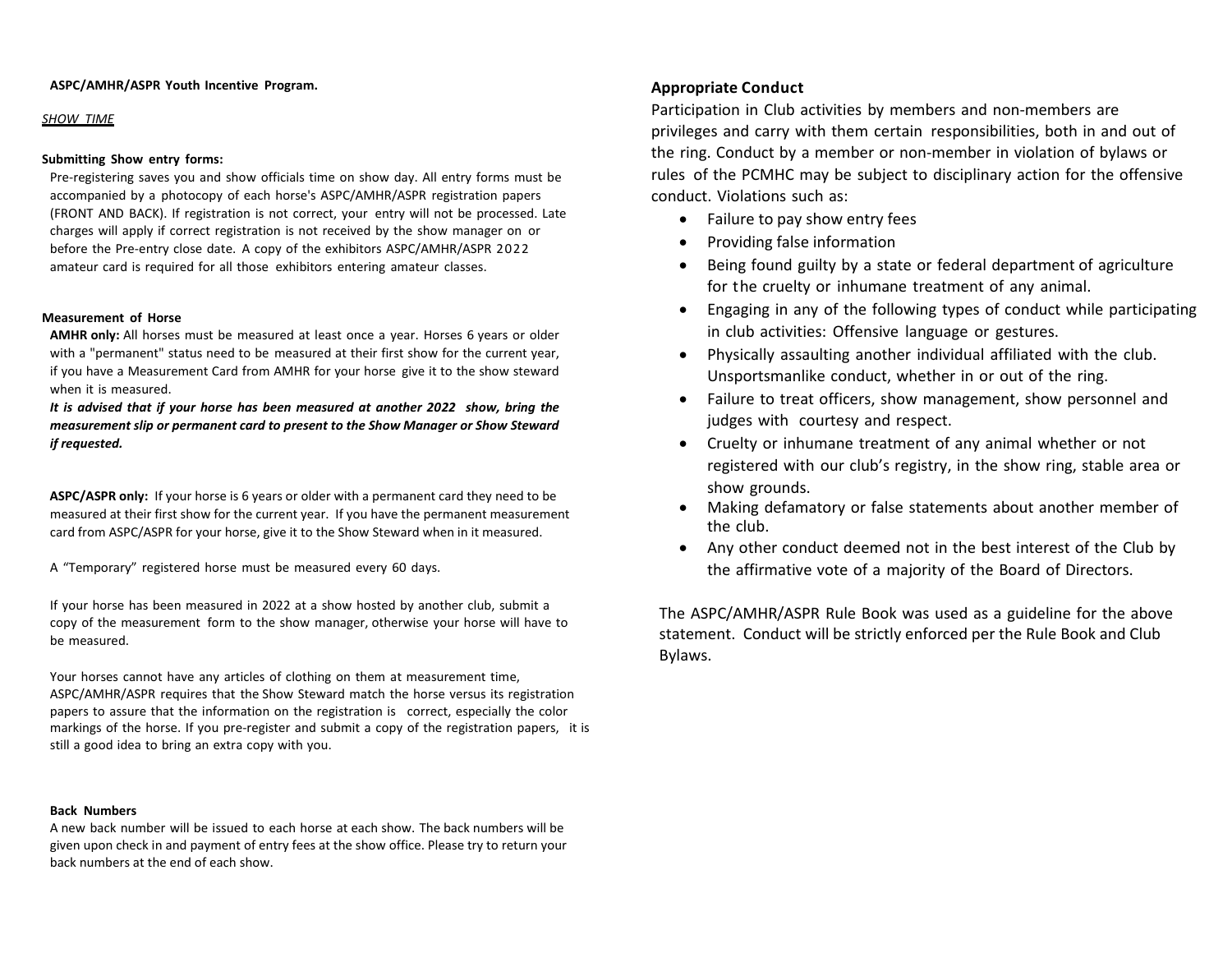| <b>MEMBERSHIP 2022</b><br>Mail form to: P.O. Box 398<br>Norco, CA 92860<br>DO NOT SEND WITH ENTRIES<br>Membership Annual Dues: Individual \$30 - Dual Membership (2 Adults same<br>household) \$40<br>Youth Membership \$10 | <b>PACIFIC COAST MINIATURE HORSE CLUB</b> | <b>GOLD SPONSORSHIP \$125</b><br>Club will hang a banner provided by sponsor at all shows<br>Sponsor may choose one (1) class for the entire show season<br>We will advertise your business on all mailings.<br>Announce your name at each and every show.<br>Your name on every show premium | <b>PACIFIC COAST MINIATURE HORSE CLUB SPONSOR</b><br>2022<br>Mail form to: P.O. Box 398<br>Norco, CA 92860<br>Business card ad on the PCMHC Club website and a link to your website. |
|-----------------------------------------------------------------------------------------------------------------------------------------------------------------------------------------------------------------------------|-------------------------------------------|-----------------------------------------------------------------------------------------------------------------------------------------------------------------------------------------------------------------------------------------------------------------------------------------------|--------------------------------------------------------------------------------------------------------------------------------------------------------------------------------------|
| Member                                                                                                                                                                                                                      | <b>Email Address</b>                      | <b>BLUE RIBBON SPONSORSHIP \$50</b><br>Sponsor may choose one (1) class for ONE SHOW<br>Announce your name at that show.                                                                                                                                                                      |                                                                                                                                                                                      |
| Dual Member                                                                                                                                                                                                                 | <b>Email Address</b>                      | $\mathbb{R}^n$                                                                                                                                                                                                                                                                                | PRODUCT OR GIFT CERTIFICATE DONATION (raffle/silent auction)                                                                                                                         |
| Youth age must be under 18 as of December 1, 2021                                                                                                                                                                           |                                           | Business card included with donation or gift certificate<br>Announce your name at one (1) show                                                                                                                                                                                                |                                                                                                                                                                                      |
| Youth Name                                                                                                                                                                                                                  | Date of Birth                             |                                                                                                                                                                                                                                                                                               | Class Name choice#1                                                                                                                                                                  |
| Youth Name                                                                                                                                                                                                                  | Date of Birth                             |                                                                                                                                                                                                                                                                                               |                                                                                                                                                                                      |
|                                                                                                                                                                                                                             |                                           |                                                                                                                                                                                                                                                                                               | Class Name Choice #2                                                                                                                                                                 |
| Youth Name                                                                                                                                                                                                                  | Date of Birth                             |                                                                                                                                                                                                                                                                                               | (If Class Choice is taken, we will assign a popular class to you)                                                                                                                    |
|                                                                                                                                                                                                                             |                                           |                                                                                                                                                                                                                                                                                               | Please use my $\Box$ Name or $\Box$ Ranch/Business in all advertising                                                                                                                |
| Youth Name                                                                                                                                                                                                                  | Date of Birth                             |                                                                                                                                                                                                                                                                                               |                                                                                                                                                                                      |
|                                                                                                                                                                                                                             |                                           |                                                                                                                                                                                                                                                                                               | Name, Street Address, City, Zip                                                                                                                                                      |
| Street Address, City, Zip                                                                                                                                                                                                   |                                           | Telephone                                                                                                                                                                                                                                                                                     | Ranch or Business Name                                                                                                                                                               |
| Telephone                                                                                                                                                                                                                   | Ranch Name                                |                                                                                                                                                                                                                                                                                               |                                                                                                                                                                                      |
|                                                                                                                                                                                                                             |                                           | Total Remitted \$                                                                                                                                                                                                                                                                             |                                                                                                                                                                                      |
| Total Remitted \$                                                                                                                                                                                                           |                                           |                                                                                                                                                                                                                                                                                               |                                                                                                                                                                                      |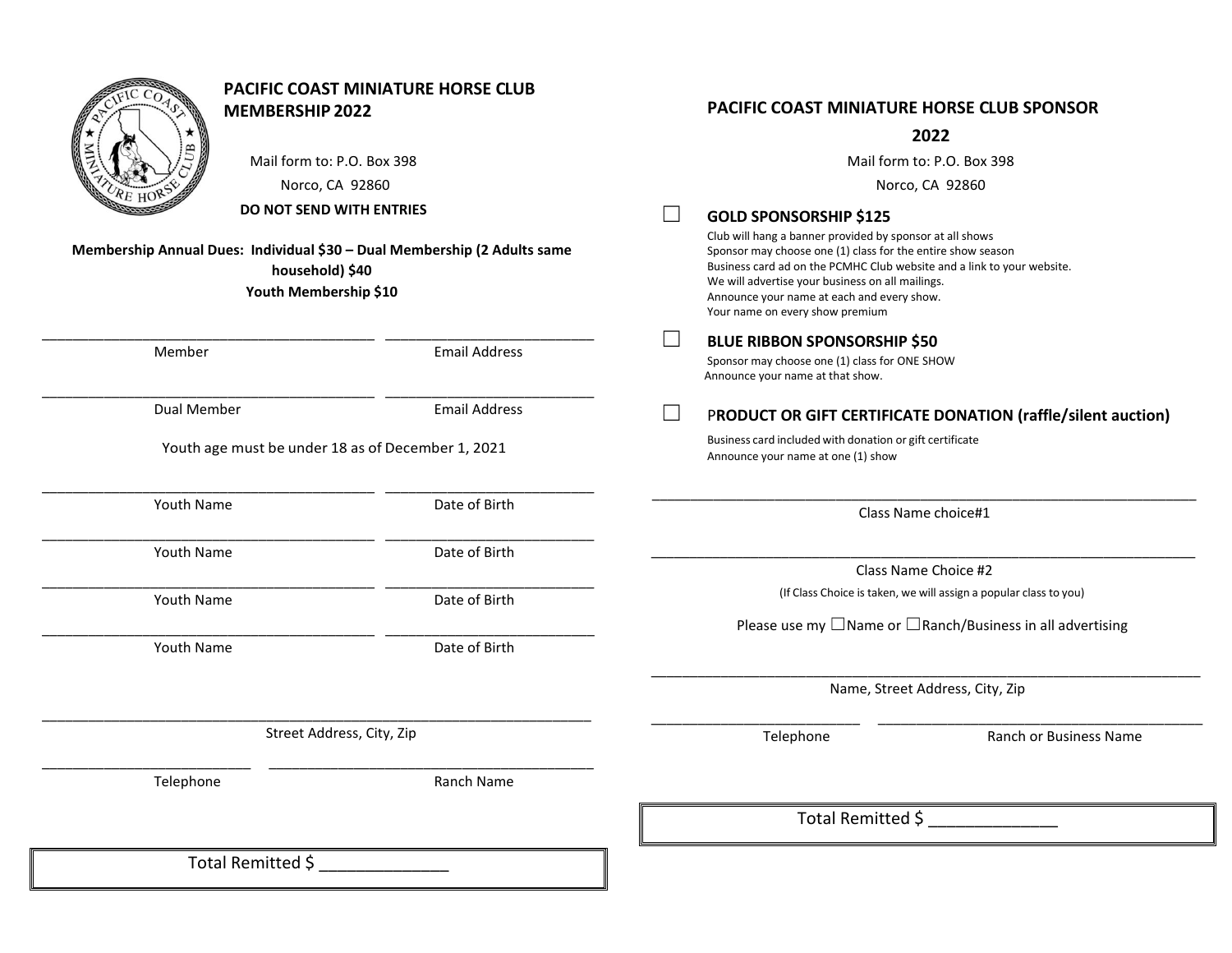# **PACIFIC COAST MINIATURE HORSE CLUB Hi-POINT NOMINATION 2022**

Mail form to: P.O. Box 398, Norco, CA 92860 **DO NOT SEND WITH ENTRIES**

#### **Annual Fee \$10**

To be eligible for "Year End High Point Awards": You must be able to provide proof that your horse is registered ASPC, AMHR or ASPR. Include the horse's registration number. Only PCMHC members (Adults and Youths) may participate in this p r og ra m . You may nominate your horse at any time, but the points will count from the date of your nomination. Your horse(s) must show in a specific class at all shows to qualify.

| Total Remitted \$    |                |
|----------------------|----------------|
| <b>Member's Name</b> | Date           |
| Name of Horse        | Registration # |
| Name of Horse        | Registration # |
| Name of Horse        | Registration # |
| Name of Horse        | Registration # |
| Name of Horse        | Registration # |
| Name of Horse        | Registration # |
| Name of Horse        | Registration # |
| Name of Horse        | Registration # |
|                      |                |

#### **Hi-Point Rules**

#### **AMHR Hi Point**

The AMHR/ASPC/ASPR horse must be shown at ALL PCMHC shows in a specific class to be eligible for a year end award in that class. Points will be accrued when membership and nomination requirements have been met.

Foals of current year will be awarded on accumulation of points. The foal must be shown in subsequent shows after their first show.

If a horse changes from "A" to "B" or "B" to "A", or from stallion to gelding all points accrued will follow that horse. Points stay with the horse unless it is a youth, amateur or showmanship class, the horse/handler combination dictates how points are accumulated. Points do NOT follow from AMHR to ASPC or ASPC to AMHR.

#### **\*\*\*New for the 2022 Show Season**

We are returning to the former high point program where each class will be given recognition, HOWEVER, a class must be sponsored with a minimum \$125 sponsorship to receive a year end high point award. Champion and Reserve Champion awards will be provided to classes that have had a paid sponsor only.

#### **Pointsystem:**

1st place 6 points 2<sup>nd</sup> place 5 points 3 rd place 4 points 4 th place 3 points 5 th place 2 points 6 th place 1 points In addition to the points above, 1 point will be awarded for every horse in the class that your horse placed over.

#### **\*\*NEW Classes being offered!!\*\***

We are adding a few new and exciting classes for the 2022 season. Keep an eye out in our show premium.